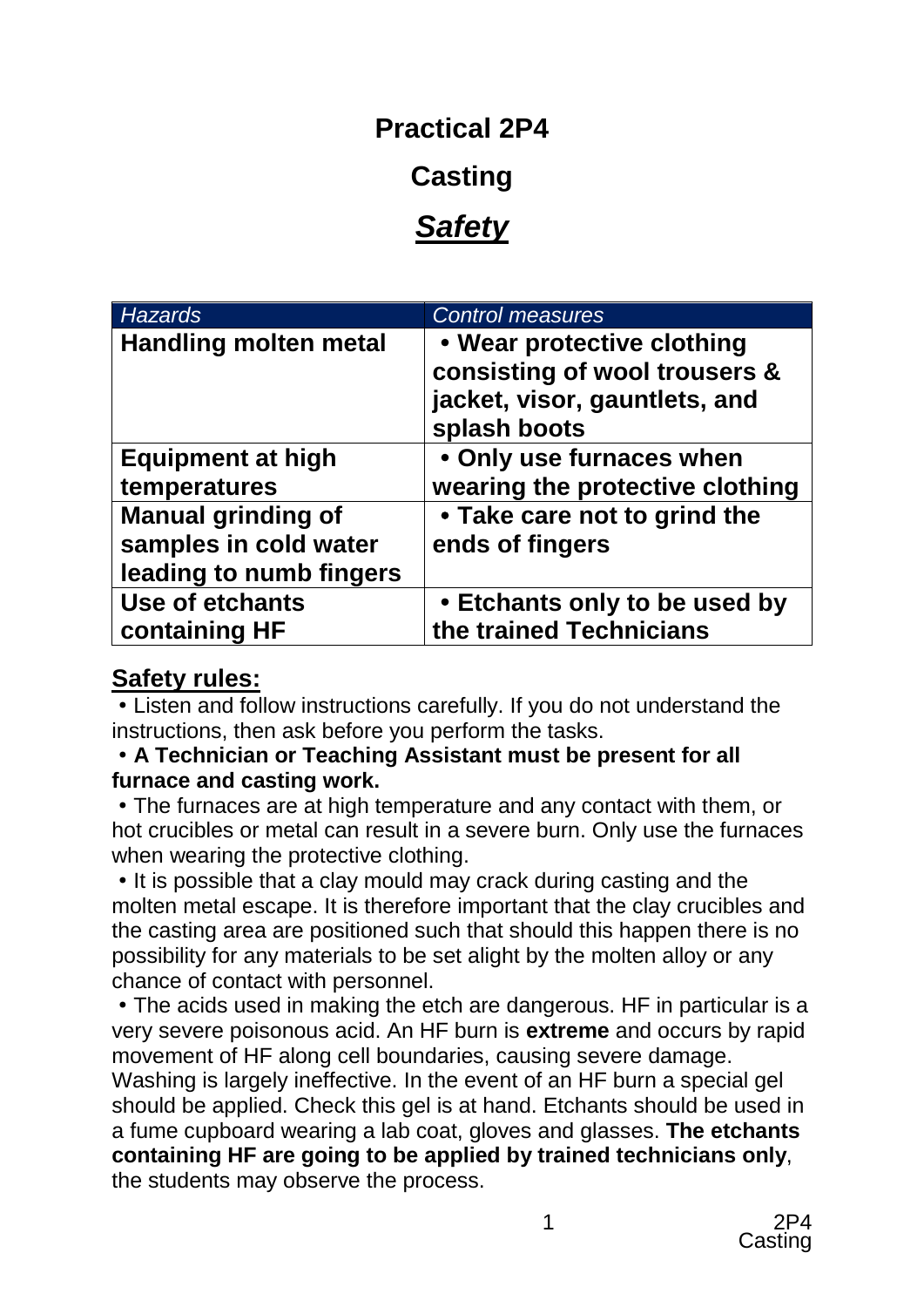### **What you should learn from this practical Science**

This practical illustrates some of the points from the lecture course on Phase Transformations. It will help you understand:

- 1. Cast microstructure
- 2. Casting defects
- 3. The relationship between microstructure and a phase diagram.

## **Practical Skills**

- 1. Melting and casting methods
- 2. Metallography of Al based alloys

## **Overview**

Commercial purity Al and Al-Cu 20/80 (by weight) hardener are mixed together to produce an Al-4.5wt%Cu alloy. The Al and hardener are melted in a furnace, cast into two moulds: a steel permanent mould and a pre-heated clay mould, and allowed to cool and solidify. The thermal histories of the solidifying castings are recorded using a datalogger and thermocouples.

The cast ingots are sectioned longitudinally and prepared by grinding and polishing for macro-etching to show the overall cast microstructure. In each case, the macro/micro structure is recorded, and any defects such as porosity, cracking, shrinkage, pores, inclusions, etc. noted. The dendrite arm spacing is estimated and **related** to the cooling rate.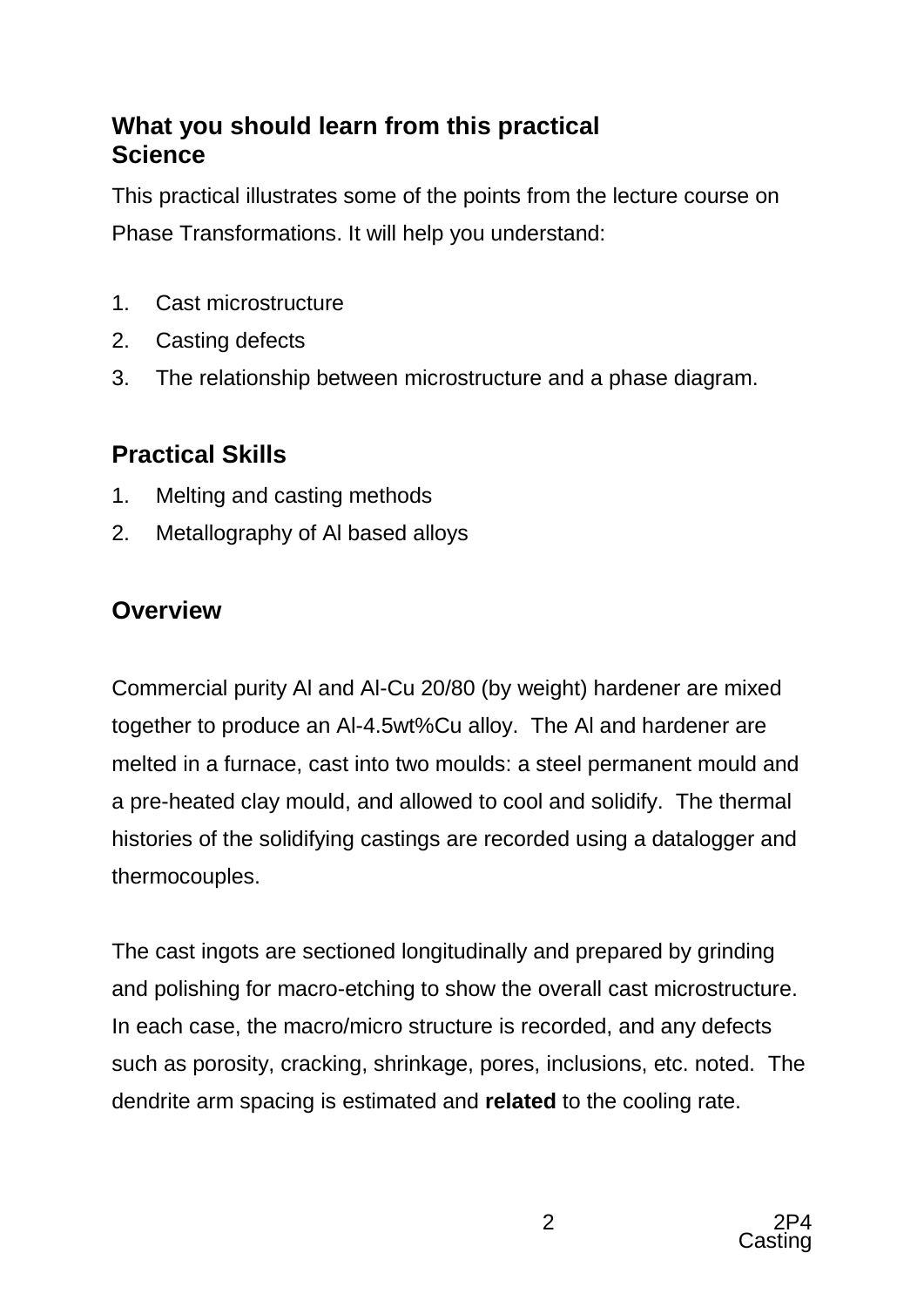## **Safety**

- Protective clothing for furnace work consists of wool trousers & jacket, visor, gauntlets and splash boots.
- The etchant, Keller's reagent, contains HF and will be made up and applied by a technician only.

# **Experimental details Melting and Casting**

One melt of Al-4.5wt%Cu, weight of ~400g, is to be cast.

- 1. Weigh the correct quantities of pure Al and Al-Cu 20/80 hardener for the alloy.
- 2. Put the components into a clay bonded graphite crucible in the furnace room – ensure that the metal rattles in the crucible.
- 3. One of the demonstrators (technician or teaching assistant) will put your loaded crucible into the pre-heated furnace.

**Safety Note:** The furnaces are at high temperature and any contact with them, or hot crucibles or metal can result in a very severe burn. Only use the furnaces when wearing the protective clothing.

- 1. Check the furnaces are set at 750°C and ensure the demonstrator places the crucible into the furnace using the long handled tongs.
- 2. The demonstrator will remove the crucible from the furnace after 1hour and stir with a graphite rod. Crucible is returned to furnace.
- 3. Ensure that the demonstrator has placed the clay moulds in the pre-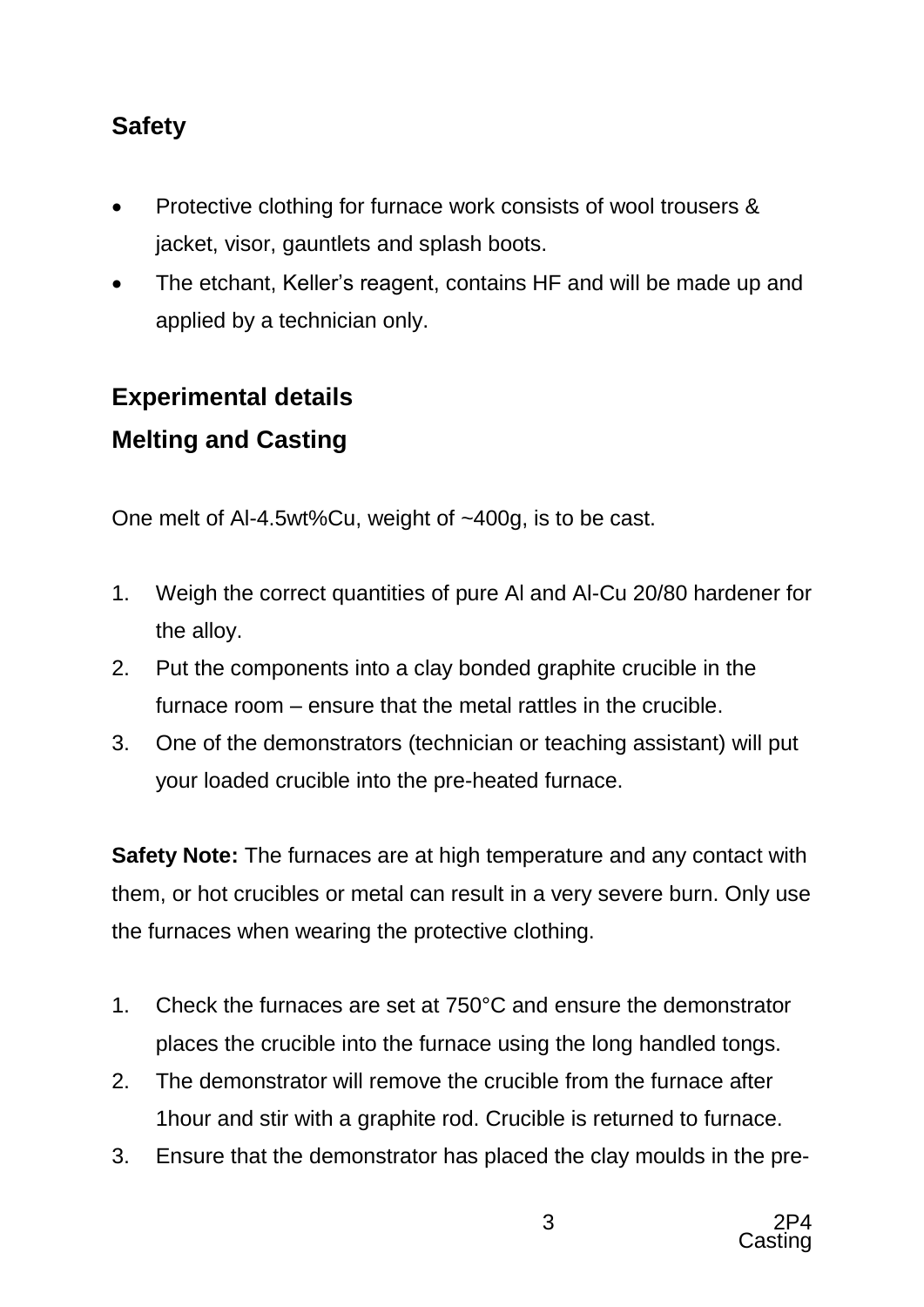heating furnace to heat them to 200°C.

**Safety Note:** This is potentially dangerous. The demonstrator **must** wear protective clothing.

4. The demonstrator will assemble the metal permanent mould on the heat resistant mats in the casting area and ensure the mould halves are securely joined. They will then place the clay mould in the casting area. Note that the clay mould is pre-heated to 200°C – do not touch! They will place the thermocouple in the top of the mould. Ensure that the temperature is correctly displayed on the datalogger and that temperature as a function of time can be recorded at regular intervals of typically 1 second.

**Safety Note:** It is not impossible that the clay moulds may crack during casting and the molten alloy escape. It is important therefore that the clay crucibles and the casting area are positioned so that should this happen there is no possibility for any flammable materials to be set alight by the molten alloy or any chance of contact with personnel.

5. The student in your group who will pour the castings must be wearing all of the protective equipment. At least one demonstrator must be present and wearing full protective equipment. Remove the crucible, checking the alloy is fully melted by stirring again with the graphite rod. Pour the liquid alloy into each mould with the casting tongs. Care should be taken not to pour too quickly to avoid splashing. A steady, single pour is preferred. Do not overfill the moulds. Record the temperature from before the alloy is poured until the casting has solidified (the eutectic temperature is 548°C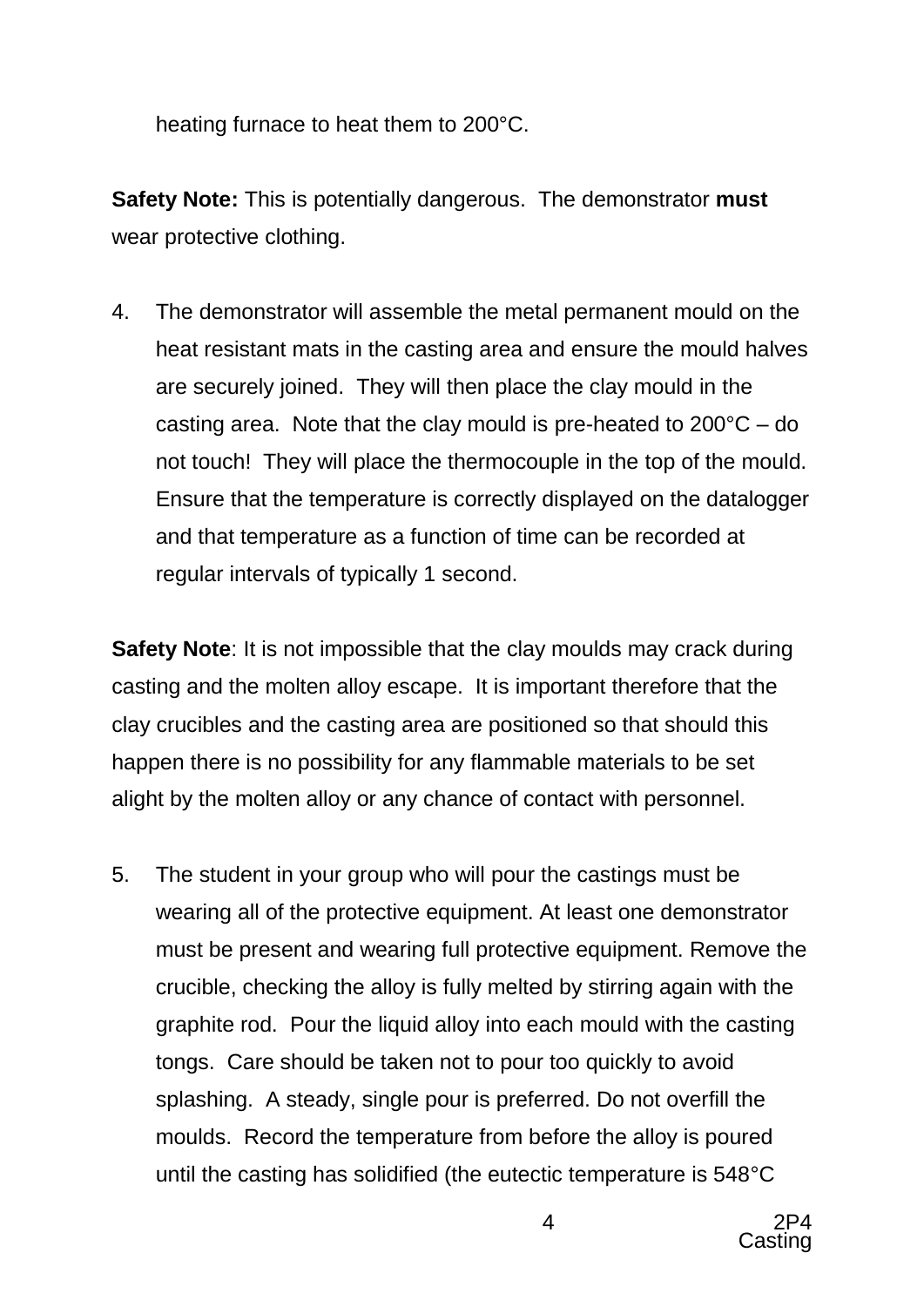and so recording of temperature should continue until  $\sim$  500 $^{\circ}$ C).

**Safety Note:** The casting operation is dangerous. You **must** wear protective clothing. A demonstrator or technician **must** be present for this procedure.

6. Leave the ingots to cool. Enter or manipulate the thermal history data into a suitable software package to produce a plot of temperature against time for both types of mould.

### **Microstructural Examination**

- 1. The technician will ensure the moulds and ingots are cool enough to handle.
- 2. They will remove the ingots by disassembling the moulds. Note any surface features.
- 3. They will cut the ingots in half length-ways using the cut-off machine.
- 4. Grind one half of each ingot on successively finer grades of SiC paper for macroetching. Use plenty of water as a lubricant and gradually reduce the pressure as the paper grade becomes finer.

**Safety Note:** Take care not to grind the ends of your fingers! The cold water often numbs the fact you are steadily grinding your fingertips. Once removed from the water, this is very painful!

5. Polish the cross-sections with  $6\mu$ m and the  $1\mu$ m diamond polishing fluid. Again, use plenty of lubricant. Keep the ingots clean and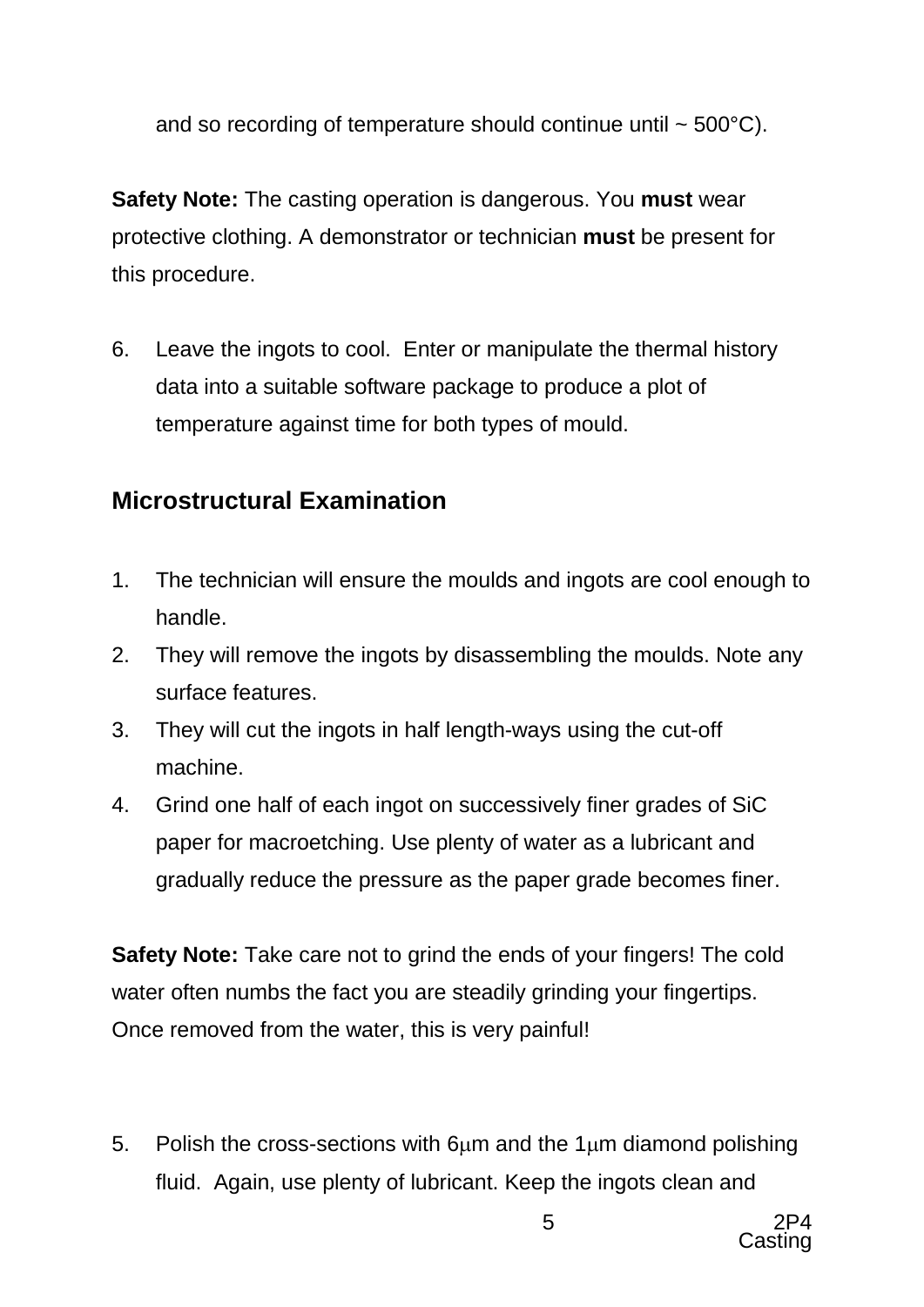avoid cross contamination of polishing fluid. Check your progress in removing scratches with the optical microscope.

- 6. Give the ingots a final polish with colloidal silica the demonstrators will explain how to do this. Wash in lots of cold water. A small amount of detergent can be used with the thumb to help remove polishing debris. If your ingot has pores, it is important to make sure all polishing residue is removed as this will leak back over the surface. A demonstrator will place your sample in the ultrasonic bath for a final clean.
- 7. Mount the specimen flat on a glass slide using plasticine and the hand press, using a folded tissue to prevent scratching of the polished surface by the press. Use the optical microscope to examine the microstructure at a series of magnifications. Capture the images, noting:
	- The macro-shape of the ingot including the presence or otherwise of a shrinkage "pipe", surface finish and internal defects.
	- How the as-cast microstructure does or does not conform to textbook pictures – if not, why not?
	- Any finer scale features such as interdendritic/cellular segregation (eutectic phases?) and differences in grain morphology such as dendritic, cellular or equiaxed grains.
	- Any differences between the two mould types? If so, why?
- 8. Etching of the ingots is carried out by the **trained technicians only** by swabbing them with Keller's etch in the fume cupboard for 5 seconds, initially. If necessary, this is repeated until the grain boundaries can be seen. Al-Cu alloys etch readily and it is important to take care not to over-etch. In the event of over etching, ingots should be re-polished using colloidal silica. Keller's reagent,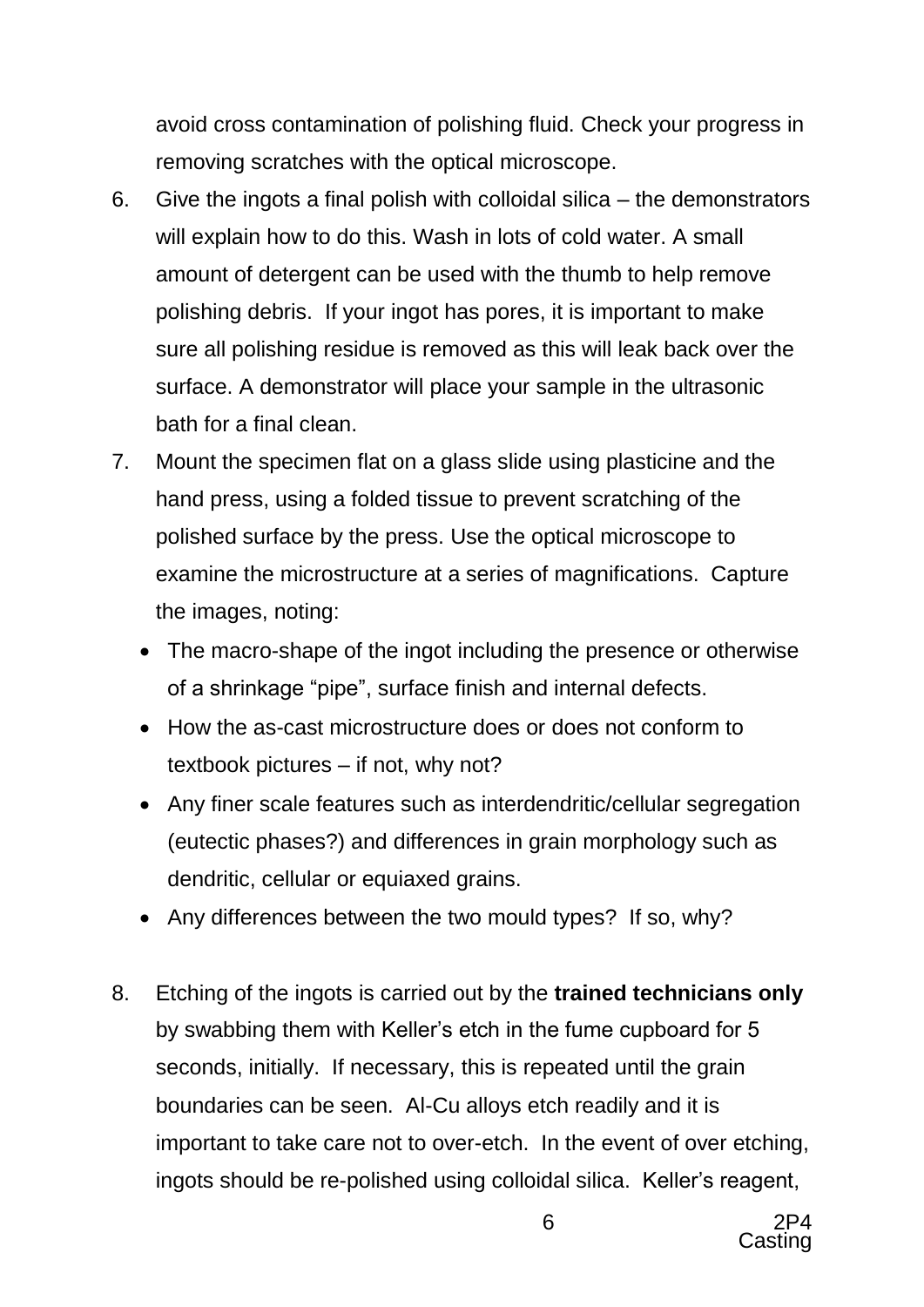$0.5$ HF-1.5HCl-2.5HNO<sub>3</sub>-95.5H<sub>2</sub>O, may only be made up and used by a technician.

**Safety note:** The acids used in making the etch are dangerous. HF in particular is a very severe and poisonous acid. A HF burn is **extreme** and occurs by rapid movement of HF along cell boundaries, causing severe damage. Washing is largely ineffective. In the event of an HF burn a special cream should be applied. Check this cream is at hand. Etchants should be used in a fume cupboard wearing a lab coat, gloves and glasses. The etchants containing HF **are going to be applied by trained technicians, the students may observe the process. Students must not distract the technicians during this process.**

- 9. Re-examine the ingots and check to see if any features are now clearer after etching.
- 10. Estimate the dendrite arm/cell spacing. Ideally in a number of locations over the ingot cross-section. The dendrite arm spacing is expected to relate to the local cooling rate experienced by the alloy, which will vary from centre to edge and top to bottom. The secondary dendrite arms (the "branches", rather than the "trunk") are particularly sensitive to cooling rate.

### **Timetable**

Day 1: Weighing of alloys, melting and casting. Spend the rest of the afternoon researching what you will expect to see in your microstructures, and any differences you expect between the two castings. You should document your predictions in your lab notebook. It is sufficient to note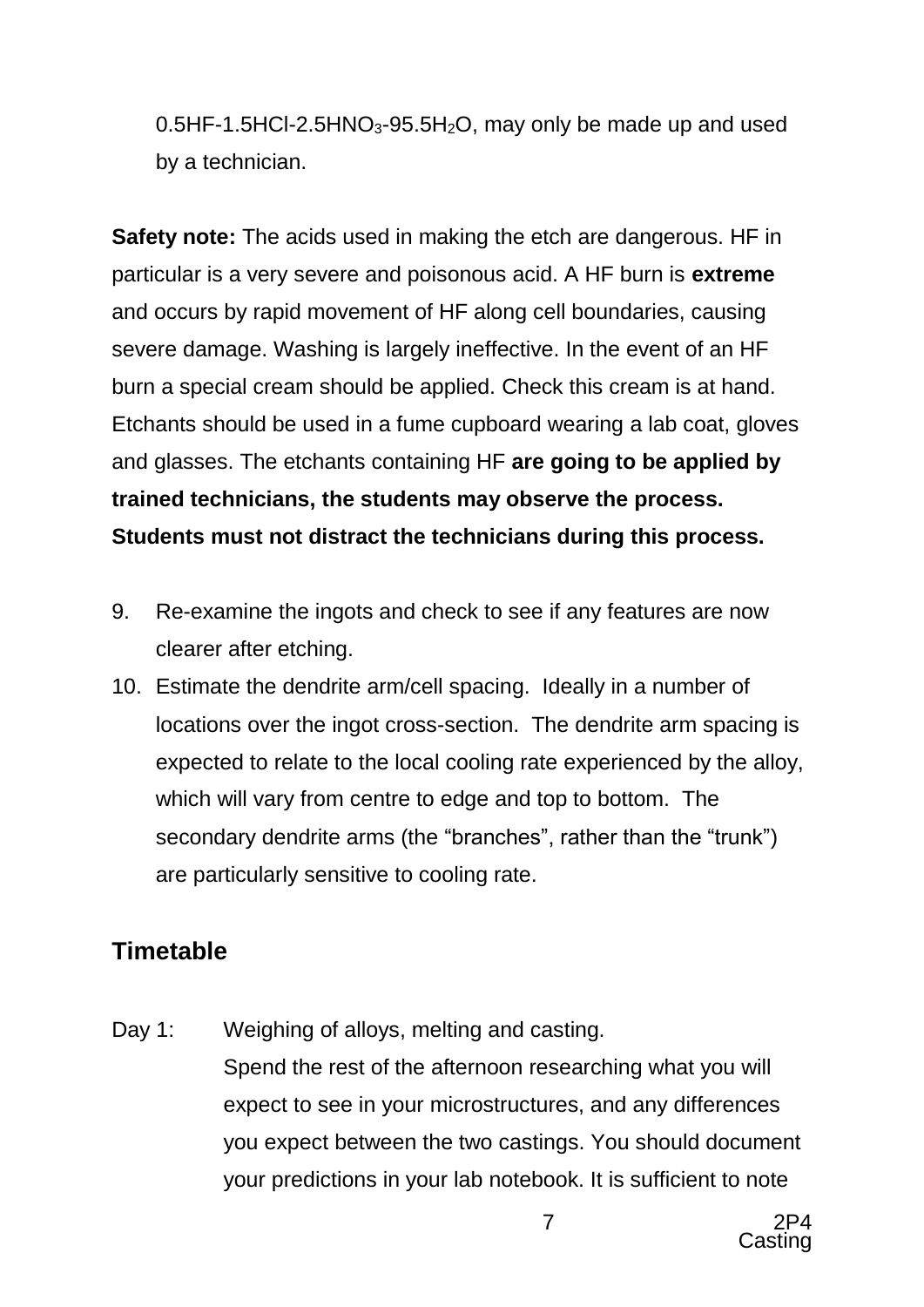that e.g. "a particular effect" is due to "xxx"; i.e. it is not necessary to write out a full explanation. You may want to note down any references you use. You may want to include sketches or diagrams.

Days 2&3**:** Sectioning, grinding, polishing and microscopy.

## **What should be included in your lab notebook**

### **1. Predictions**

What you are expecting to see in your cast microstructures and a brief comment as to why you are expecting to see this.

### **2. Results**

Only include those images which show significant features which you would intend to discuss if you were doing a full write-up. Try to bring out microstructural differences from edge to centre, or as a function of the alloy composition. A series of figures with only minimal text for labelling is sufficient. Give an indication of the magnification / scale of the microstructure.

Try and distinguish between columnar, dendritic or equiaxed grains, and eutectic phases.

Label the different morphologies and phases in the same convention as the Al-Cu phase diagram.

Show different types of casting defects.